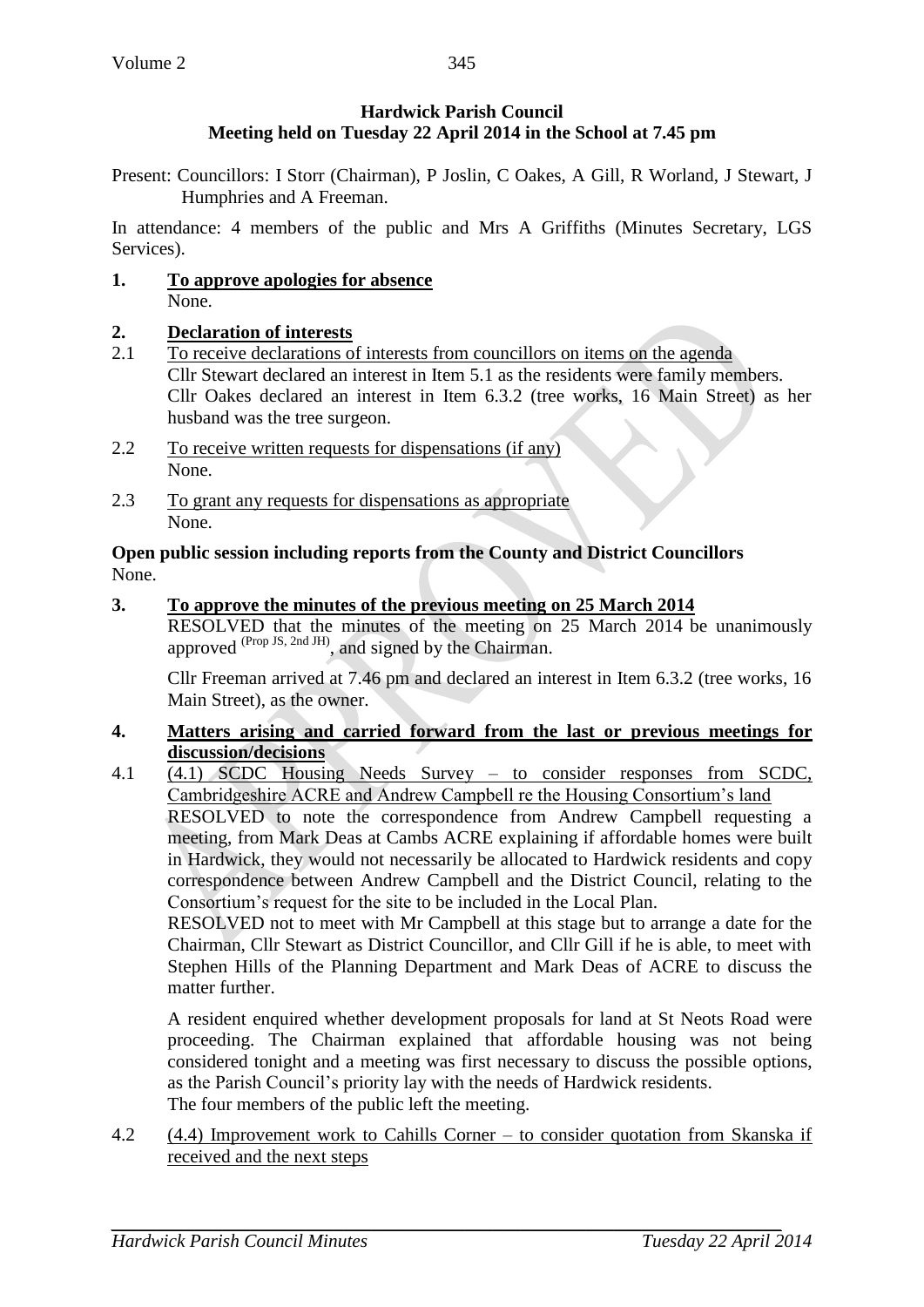346

No quotations had been received. The Chairman reported on a site meeting with Skanska and the suggestion of installing grasscrete on the inside of the bend, with a footpath and slabs at an angle rather than a large retaining wall. It was anticipated that the scheme might cost in the region of £35,000 to £40,000.

- 4.3 (4.5) To consider quotations for grass seed for the football pitches RESOLVED unanimously to delegate to the Chairman and Clerk together with Mel Pooley to decide which seeds to use on behalf of the Parish Council. (Prop PJ, 2nd AG)
- 4.4 To consider quotations for new bus shelter RESOLVED to accept the quotation from Queensbury Shelters in the sum of £4221.00 to supply and install a bus shelter and to remove the old one. <sup>(Prop RW, 2nd AG)</sup> Quotations for the installation of two cycle stands on an extended base are awaited.
- 4.5 Request to hold football boot camps on the Recreation Ground RESOLVED to ask Matt Clements to attend the next meeting to discuss his request in more detail.
- 4.6 Pavilion lease renewal

At approximately 8.15 pm, on a proposition by the Chairman, carried unopposed, in accordance with S1 (2) of the Public Bodies (Admissions to Meetings) Act 1960, in view of the confidential nature of the business to be transacted, that is, lease negotiations, the meeting was temporarily closed to the public. No members of the public were present. The meeting was re-opened to the public at approximately 8.20 pm. RESOLVED that no further change to the lease be made at this time. (Prop IS, 2nd AG)

# **5. Correspondence/communications received**

5.1 Resident complaint about trees adjacent to 7 Sudeley Grove and request for their removal

Cllr Stewart, having previously declared an interest, left the meeting at 8.22 pm.

Cllr Gill reported on a site meeting. The two large trees were sound and were not considered to be dangerous. RESOLVED to reply that the resident could cut back the overhanging branches to the boundary if they wished, but would need to contact the SCDC Trees Officer first as the tree is in a conservation area.

A map of trees with Tree Preservation Orders is to be requested from the District Council.

Cllr Stewart re-joined the meeting at 8.30 pm.

## 5.2 Resident complaint about antisocial behaviour by the skatepark on 4 April

Cllr Humphries was thanked for attending the location and clearing up the broken glass.

RESOLVED to respond to the resident that the Parish Council is concerned, and has contacted the Police, who believe that the matter has been dealt with by them, having attended and spoken with the youths, and confiscated all alcohol found. The Parish Council considers that anti-social behaviour is much lower now than in the past.

5.3 Highways Agency Cambridge to Huntingdon A14 Public Consultation Noted.

## **6. Planning Applications and Decision notices**

- 6.1 Planning applications received since the last meeting
- 6.1.1 S/0641/14/FL Land NE of 353 St Neots Road erection of single storey dwelling RESOLVED unanimously to make no recommendation. (Prop JS, 2nd AG)
- 6.2 SCDC Decision Notices
- 6.2.1 S/0421/14/FL The Annex, 29A Ashmead Drive Change of use of annexe to a one bedroom dwelling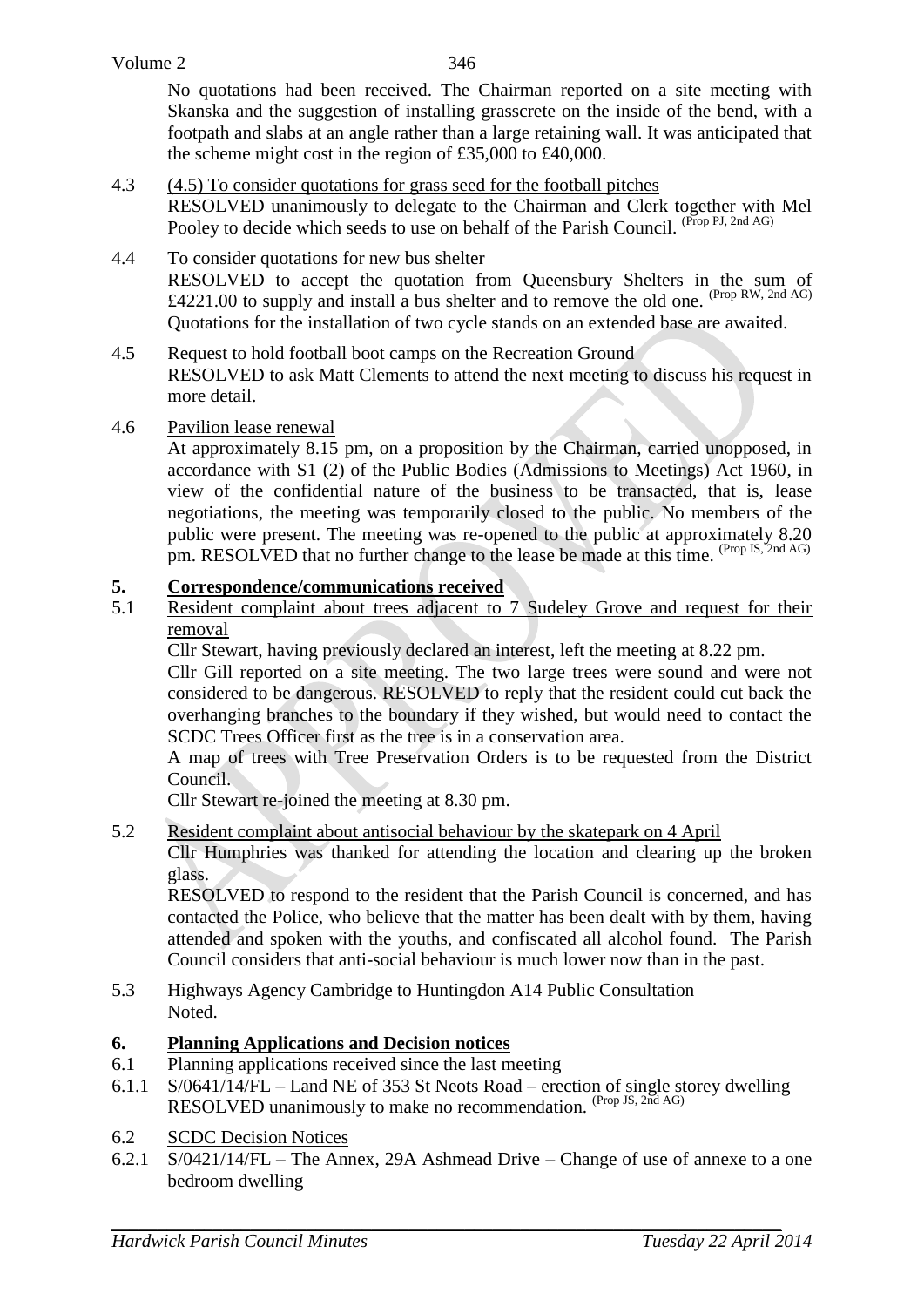Permission refused by SCDC – Noted.

## 6.3 Tree Works

## 6.3.1 28 Main Street

RESOLVED to respond that the Parish Council had no objections.

### 6.3.2 16 Main Street

Cllr Freeman and Oakes had previously declared an interest in this item. RESOLVED to respond that the Parish Council had no objections.

### **7. Members reports and items for information only**

Cllr Humphries reported that the Coffee Shop would be opening in the Community Room on 7 June. A donation of approximately £400 had been made by the Cambridge News.

#### **8. Finance, procedure and risk assessment**

- 8.1 To consider any quotes for urgent work required because of risk None.
- 8.2 To receive play area and skate park inspection reports

RESOLVED to repair the dip which had occurred at the base of the nearest skate ramp to Limes Road, where it meets the tarmac (Prop IS, 2nd JH)

#### 8.3 To receive the financial report and approve the payment of bills

RESOLVED to receive the financial report and the invoices and bank statements being checked before the cheques were signed at the end of the meeting. RESOLVED that the payments as (Prop JH, 2nd AH, carried with one abstention) . listed in the finance report, plus Victoire Press £589.00 (Hardwick Happenings) and S Marcus (Editor's Honorarium) £40.00 were unanimously approved for payment (Prop JH, 2nd AF). Cllr Worland declared an interest in the expenses payment of £31.50 for travelling expenses. (training course)

| St Mary's Church (S137)                 | £1769.91 |
|-----------------------------------------|----------|
| <b>LCAS</b> (Affiliation fee)           | £495.00  |
| <b>JS</b> Electrical (Pavilion repairs) | £102.00  |
| <b>Salaries</b>                         | £343,61  |
| Hardwick School (Room hire)             | £52.00   |
| Grounds by Rounds (Grass cutting)       | £303.01  |
| LGS Services (Admin support)            | £1418.01 |
|                                         |          |

Bank interest received on the Council's new savings account was noted.

RESOLVED unanimously that as Young Lives were no longer trading the funds held by the Parish Council be allocated towards the recent payment for the Youth Club. (Prop AG, 2nd IS)

## **9. Members items for the next agenda and for the Clerk's information and Closure of meeting**

The roundabouts are overgrown and in need of cutting. This is to be reported to the County Council.

Pumping of blocked drains in St Neots Road has taken place and a response from Anglian Water is awaited.

A request for residents to trim hedges and shrubs will be included in the Chairman's report to the Annual Parish Meeting.

There had been no further information about the proposed hotel.